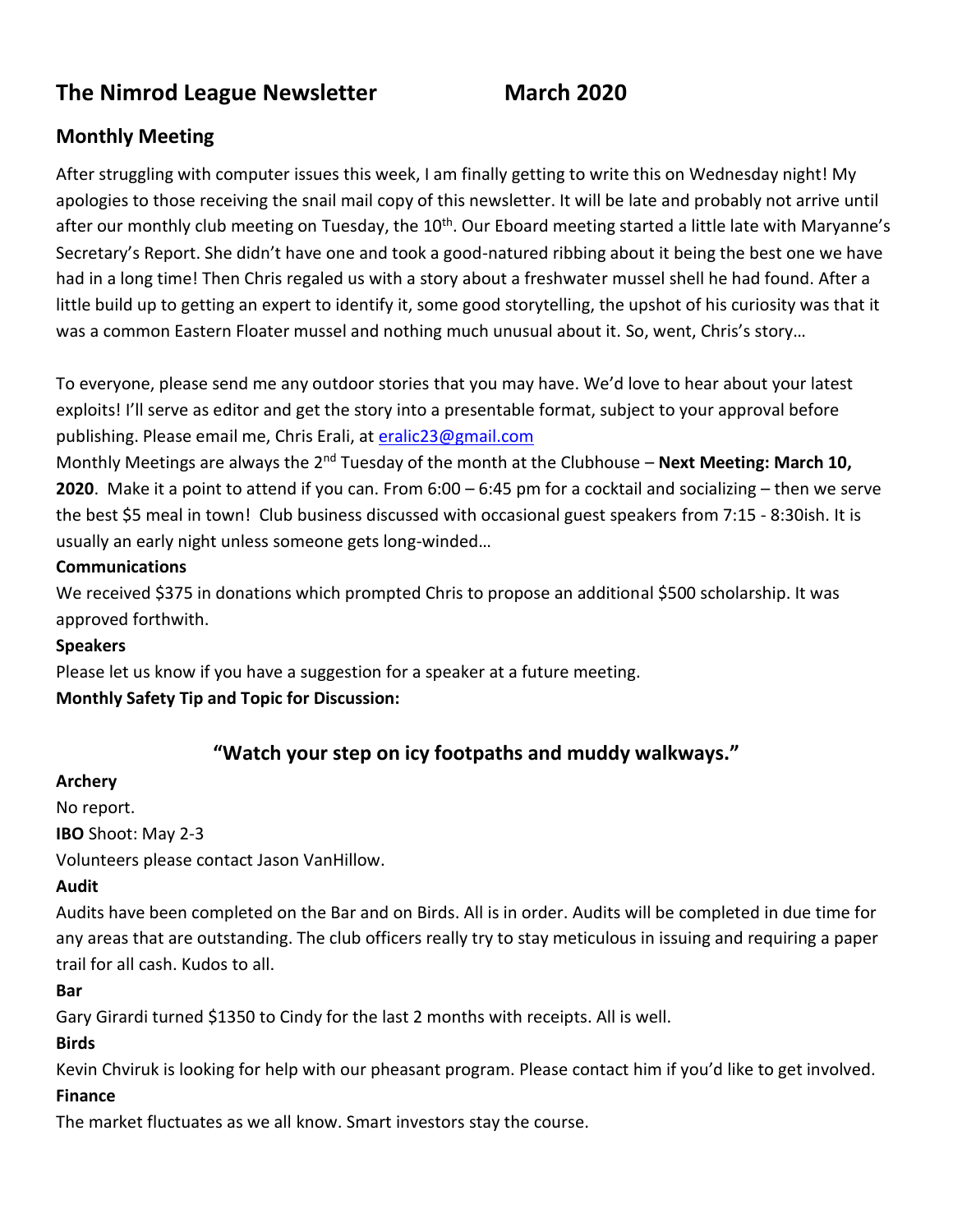#### **Game Dinner**

Chris Craigue has volunteered to serve as coordinator for our game dinner. His aim is to somewhat reshape and redefine what our game dinner will be. Over the years our event has become so intimidating to our members that no one wanted to take it on. In past years, Bruce Ebbeson and his assistants have served up to 8-10 main game courses and an equal number of appetizers! Thank you to all! They were delicious! The great Ralph Waldo Emerson opined, "Simplify, simplify, simplify…" His advice is well intended and taken. Chris plans to serve appetizers, a variety, and fewer main courses plus dessert. He will need volunteer cooks to help prepare different dishes.

**Volunteers:** *Contact Chris Craigue with dishes you can prepare so he can plan the menu. He will also need volunteers to serve and clean up.*

Many thanks to Chris for offering to take on the restructuring of a great event. He will need volunteers so please contact Chris with dishes that can be cooked at home and reheated on the night of the event. I am sure many of our members have some great recipes that we would all love to sample.

# **Date for the dinner: April 18th, 2020**

#### **Grant Writer:**

Al Afonso is our new chairperson! Way to go, Al! You 'da man!

#### **Grounds**

Rick Longbottom has been plowing. It was decided to include an estimate to be added to our snow removal contract for clean-up after plowing. He graciously offered to take care of any storms that might occur for the rest of this season. Next year, the shoveling will be part of the contract. Thanks, Rick!

Grounds chair, Neal Whitehead, is seeking new committee members and help. Contact him if you are interested. **Spring Clean-up: Saturday, May 16th .**

#### **House**

Ralph received a letter from the building inspector addressing some concerns. There are several issues including smoke detectors, exits and exit signs, lighting on exterior doors and in the attic. Ralph will respond ASAP.

#### **Kitchen**

The kitchen dishwasher/sterilizer has been repaired. All kitchen equipment is working perfectly.

**The annual spring cleaning will happen at 8:30 AM on Saturday May 9.** Chris Erali, Gary Hough, Duncan Pfyfe and Bill Walker volunteered to help Bruce clean the kitchen as they have also done for the past several years. Members who use the Nimrod kitchen are expected to maintain this level of cleanliness that is required by the Board of Health. Anyone else who would like to volunteer on clean-up day, please contact Bruce.

#### **Scheduled Cooks**

March is set with Bruce Ebbeson. April is Christine. May, Eric Twickler, June and July are open, with Bruce again in August.

Many thanks to these folks for volunteering to serve as cooks. **Please remember they can use HELP!** Contact them for times if you can come help prep before or during the meal. **Clean-up help is even more appreciated. Most times people have already been at the club for extra hours. Clean-up is the last thing they want to do. If you have 30 minutes or so after dinner, come into the kitchen.** Someone will show you the routine for washing dishes, the tables, and the floor. Many hands make light work and it is much appreciated! In most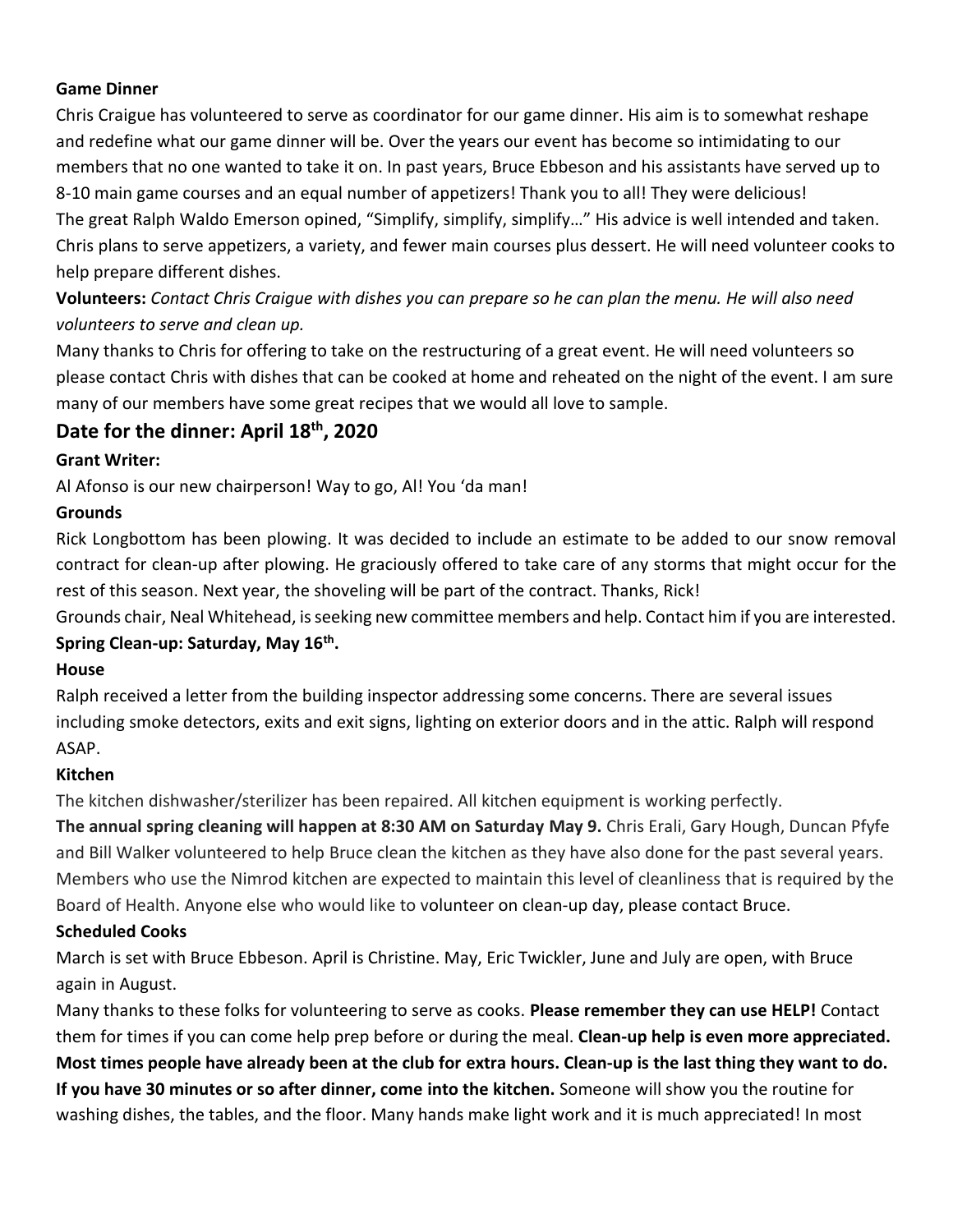cases you only miss a little info from the general meeting. And not listening can be a bonus for your digestion! Thanks to all!

## **Land Use**

We are presently engaged with the Princeton Open Space & Recreation Plan. A questionnaire was sent to residents with some interesting responses. This is an exercise in sharing information to benefit the town.

## **Membership**

For March we have one new member to bring before the club. He is Christos James from Worcester. To all our new members please join us on Tuesday, March 10, 2020 when we welcome you to our club! We serve the best \$5 meal in town!

#### **Photography**

The Trail Camera Photo Contest is up in our hallway gallery. Take a look!

#### **Records**

# No report

**Remember!** We are seeking a fireproof safe to protect all our written records. It must be at least gun safe quality. Keep your eyes and ears working.

# **Business**

We are due for the office clean-up. Date is forthcoming. Scholarships can now be submitted online. See below. **Historical** 

A fireproof safe is requested.

**Revenue: We need a new Chairperson!** This is a good gig because if you hold one successful fund raiser you'll be a hero! We don't have any scheduled, so the calendar is open for your ideas. It's also a great opportunity to contribute to the club and meet your 8-hour commitment requirement.

#### **Rifle Range**

The range is icy and/or muddy. Be careful walking around. The sand barrel needs refilling. The shed and tables are clean. Please pick up scrap cardboard. Thanks! Due to pending physical limitations from late March to early June Sam Ganneson and Ed Reitz will need some help.

#### **Standing Committees**

# **Scholarship**

We are now accepting applications for the 2020 Nimrod Scholarships. Applications can be found on the Nimrod website: <https://www.nimrodleague.org/nimrod-scholarship.html>

Two of the scholarships awarded with be based on the applicant's interest and work in conservation and a third is based on leadership skills demonstrated by the applicant. This year a fourth scholarship will be awarded in honor of Mr. Donald French, Sr, a lifelong member of the Nimrod.

This year the **deadline is May 1st,** and applications can either be mailed to the club or emailed to Linda Brewer at [LMHowrey@gmail.com.](mailto:LMHowrey@gmail.com) We have included a checklist on the website to assist applicants in submitting all the requirements for the scholarship.

This year there will be four scholarships offered. Last year we honored three late members of Nimrod: Vic Schuster, Peter Brewer and Jim Gibbons. We are accepting nominations for honorees for the 2020 Scholarships. Please reach out to Roy Baer, Don French Jr or Linda Brewer if you would like to make a nomination. Scholarships will be awarded at the June Club Meeting. Please plan on attending.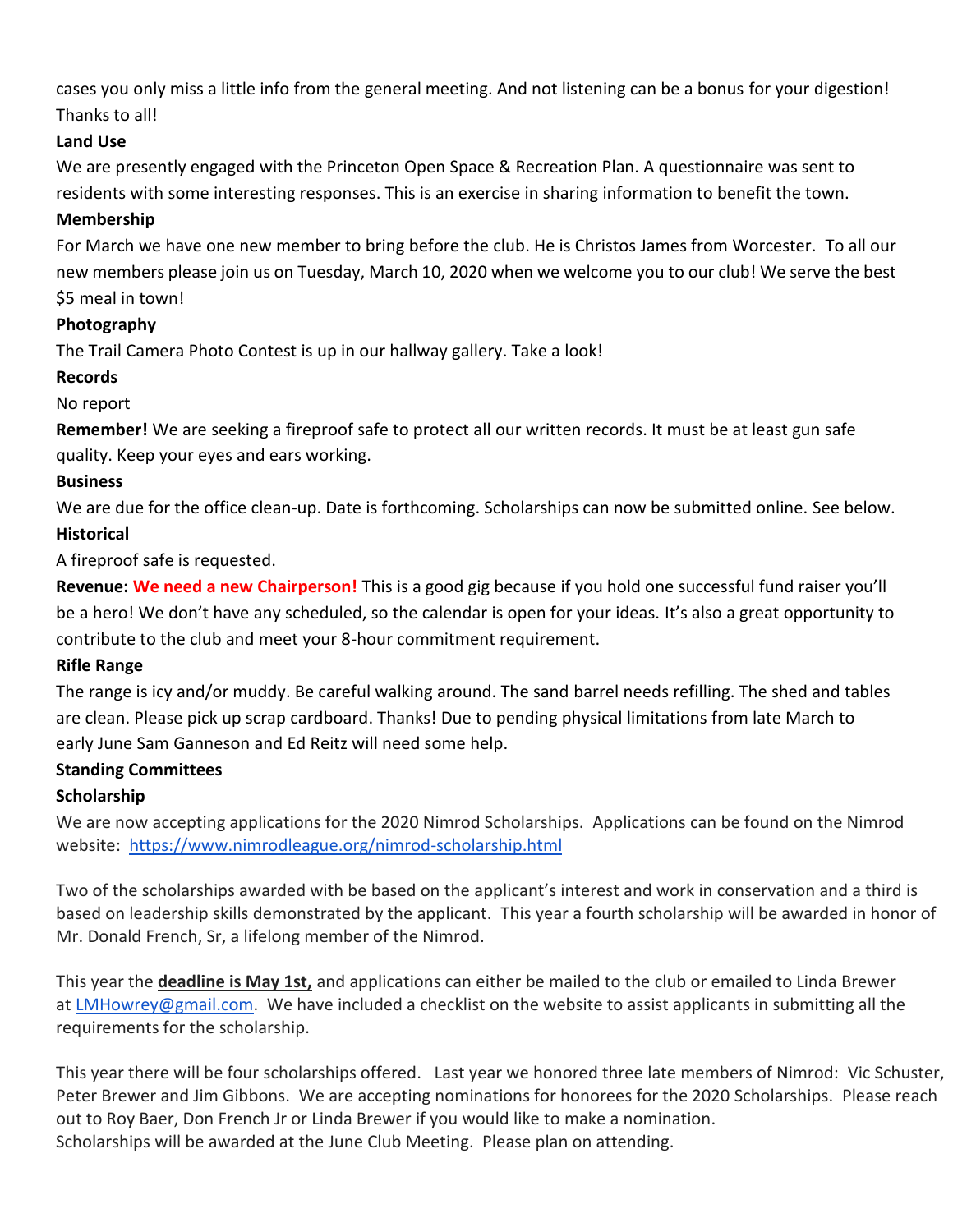## **Standing Rules,** No report

# **Summer Function,** No report

# **Board of Trustees**

The audit schedule is partially set. Completion date is March 31<sup>st</sup>. Trap and Membership are postponed to a later date.

## **Trap/Skeet**

Trap and Skeet is going well. The clocks "spring ahead" this weekend so thankfully our daylight will be extended some into the evening hours. Remember, Trap and Skeet is every Thursday afternoon/evening. It is open to the public, so bring a friend and join in a night of good fellowship and shooting.

#### **Worcester County League of Sportsmen**

Joe Afonso reports a big thanks to everyone who helped at Woodworking Day. All and even extra kits were completed in preparation for Kids' Day. Mark your calendars, 5th annual Kids' Day, Sunday March 29th, 10 AM to 2 PM! Please also spread the word to friends and family. It's a great way to show off your club and some of what we have to offer. Each participant can make the following:

- Bird Feeder
- Walking sticks
- Pinecone bird treats
- Turkey calls

As always, we will have great food and drinks, as well as archery downstairs. And as always, this is put on for free by the club for all that attend.

**For anyone interested in volunteering, please let Joe know.** Volunteers will be needed at each station and helping in the kitchen. Year after year, it's the volunteers and club members turning out that make this a success.

If there are any questions, feel free to reach out anytime.

Once again and perhaps we will keep it as a permanent fixture is the new calendar, that was added on the website for all clubs' events. I'll repeat the link: <http://www.wclsc.org/events.html>

**Important Dates:** DCR Meeting is March 19 at Quabbin Reg. High School in Barre at 7PM. April 28 is lobby day in Boston. The Crossbow bill is on the agenda. Massachusetts State Police will have an ammo drop-off day.

#### **And finally, the Banquet is March 20 th .**

#### **New Business**

Unofficial chef Pat Orrel proposed purchasing a barrel smoker for the club. They are simple to use. I have an offset and maintaining temperature can be tricky. I have seen Pat's barrel smoker in action and it is much easier.

The idea of a Holden Days table was discussed. More news to come.

# **Important Dates:**

**Hunter Education** *(Register online with the state.) It will be at Nimrod.*

March  $16^{th}$  6 PM-8:45 PM, March  $18^{th}$  6PM-8:45 PM, March  $21^{st}$  8 AM-4 PM, March  $23^{rd}$  6PM-8:45PM

**Women on Target** May 17, 2020

#### **Old and Unfinished**

**5th annual Kids' Day, Sunday March 29th, 10 AM to 2 PM!**